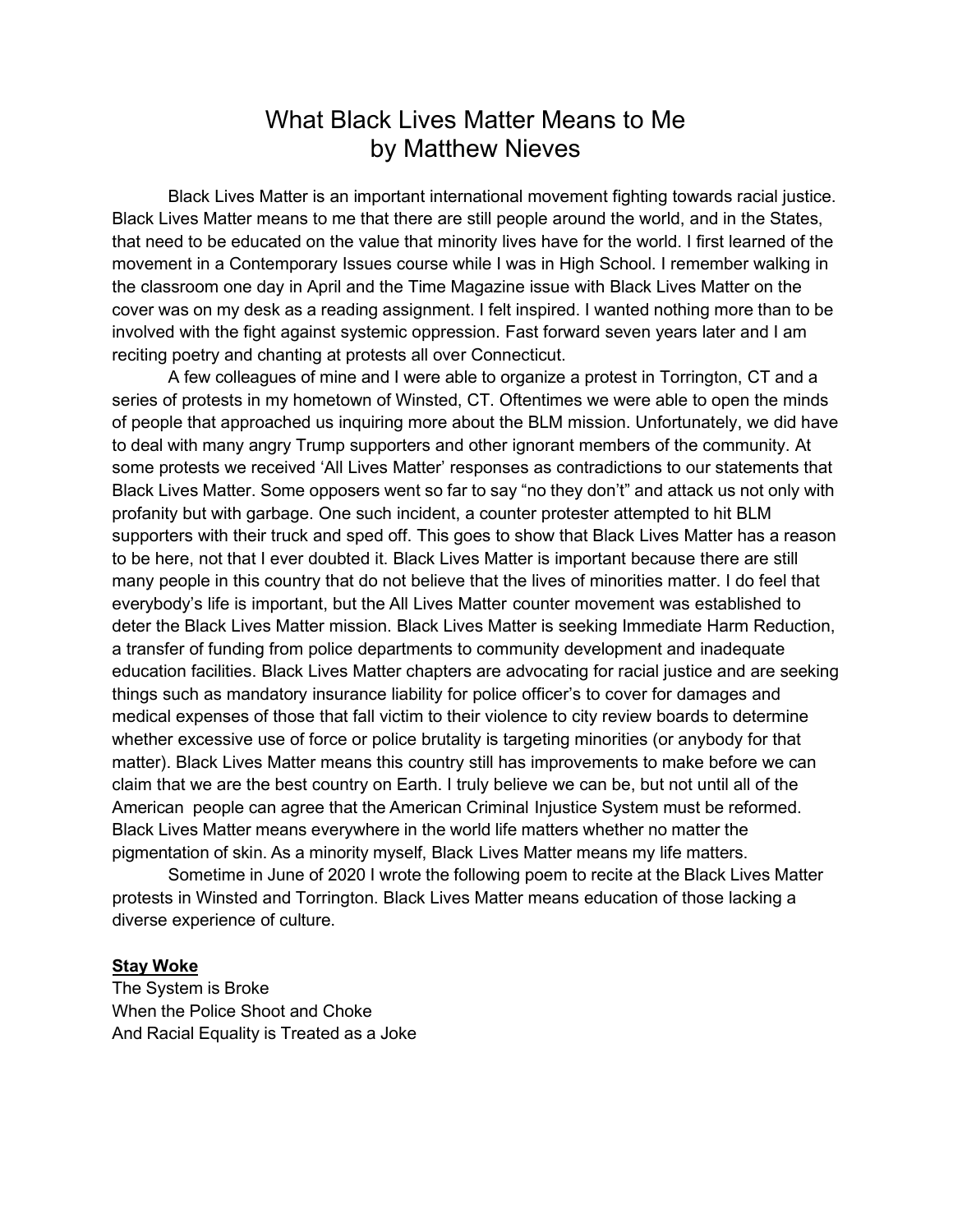We The People Demand Immediate Harm Reduction Mass Incarceration is a Minority Abduction

The Powers That Be Must Agree On a Solution For The Plight That We See

When Will They Address The Current Systemic Mess Rather than Chat and Digress

Will Those That Oppress Admit and Confess They Want Us to Feel That We Are Less?

We Will Not Bow Down Even if We Gotta Tear Up The Town We Honor The Victims: Tamir Rice, Breonna Taylor, and Michael Brown

We honor Philando Castile, Tayvon Martin, and Oscar Grant We Will Honor Their Names Until We Can't

From George Floyd and Anthony Hill To Rodney King and Emmitt Till We remember Zo Dowdell We won't stop until The Police Cease to Kill

Without Justice There is Not Peace So We Must Educate These Racist Police

To Demand Our Silence By Threat of Violence

But If We Give Into Fear The Masses Would Flee and Scatter They Don't Want to Hear